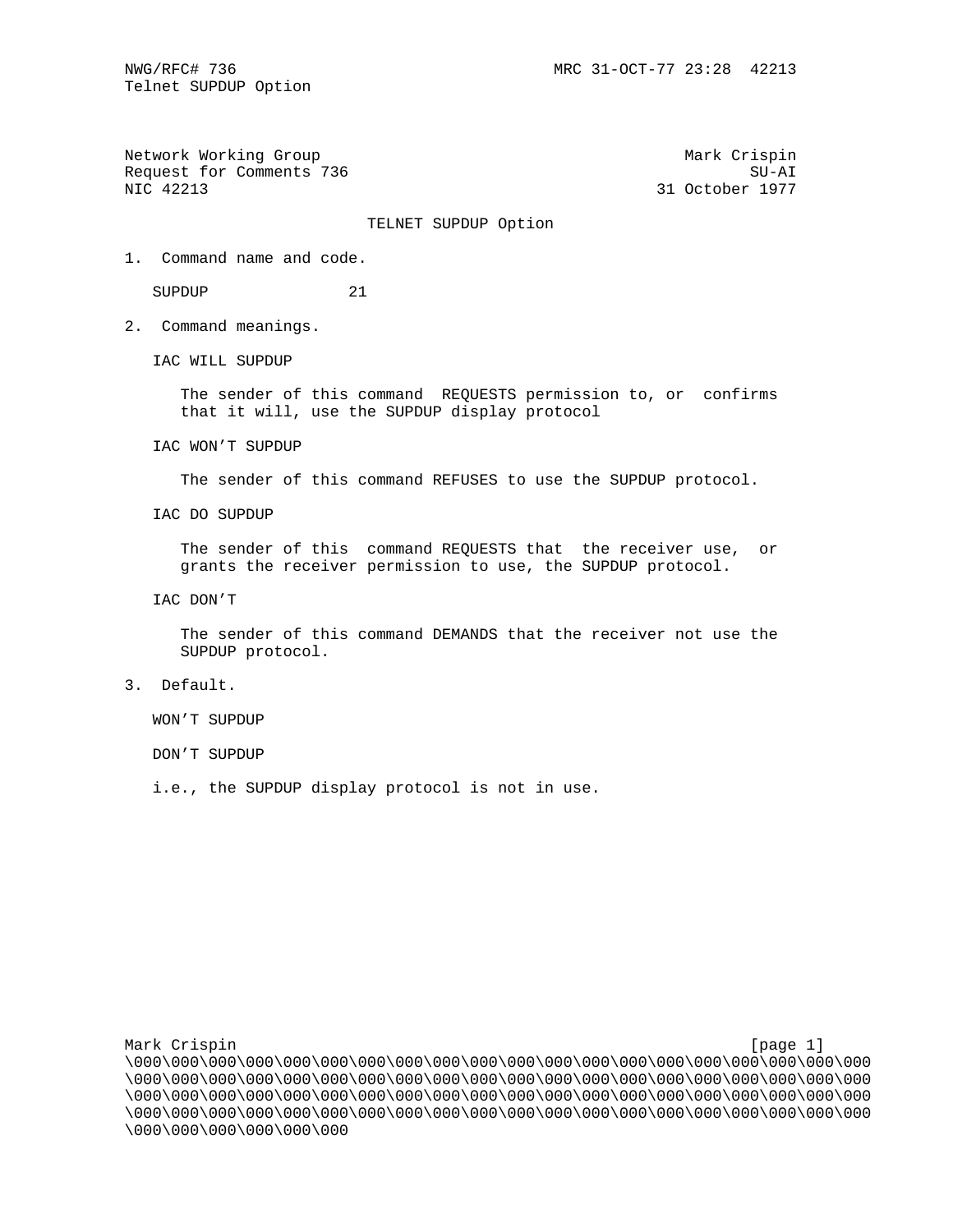4. Motivation for the option.

 Since the publication of RFC 734, I have been requested to design an option to the TELNET protocol to provide for SUPDUP service. This option allows a host to provide SUPDUP service on the normal TELNET socket (27 octal) instead of 137 (octal) which is the normal SUPDUP ICP socket.

5. Description of the option.

 A user TELNET program which wishes to use the SUPDUP display protocol instead of the NVT terminal service should send an IAC DO SUPDUP. If the server is willing to use the SUPDUP display protocol, it should respond with IAC WILL SUPDUP; otherwise it should refuse with IAC WONT SUPDUP.

 For hosts which normally provide SUPDUP terminal services, the server can send IAC WILL SUPDUP upon ICP which the user may then accept or refuse.

 If the SUPDUP option is in effect, no further TELNET negotiations are allowed. They are meaningless, since SUPDUP has its own facilities to perform the functions that are needed. Hence, octal 377 will become an ordinary transmitted character (in this case an invalid %TD code) instead of an IAC.

 Following the mutual acceptance of the SUPDUP option, the SUPDUP negotiation proceeds as described in RFC 734.

Mark Crispin [page 2] \000\000\000\000\000\000\000\000\000\000\000\000\000\000\000\000\000\000\000\000 \000\000\000\000\000\000\000\000\000\000\000\000\000\000\000\000\000\000\000\000 \000\000\000\000\000\000\000\000\000\000\000\000\000\000\000\000\000\000\000\000 \000\000\000\000\000\000\000\000\000\000\000\000\000\000\000\000\000\000\000\000 \000\000\000\000\000\000\000\000\000\000\000\000\000\000\000\000\000\000\000\000 \000\000\000\000\000\000\000\000\000\000\000\000\000\000\000\000\000\000\000\000 \000\000\000\000\000\000\000\000\000\000\000\000\000\000\000\000\000\000\000\000